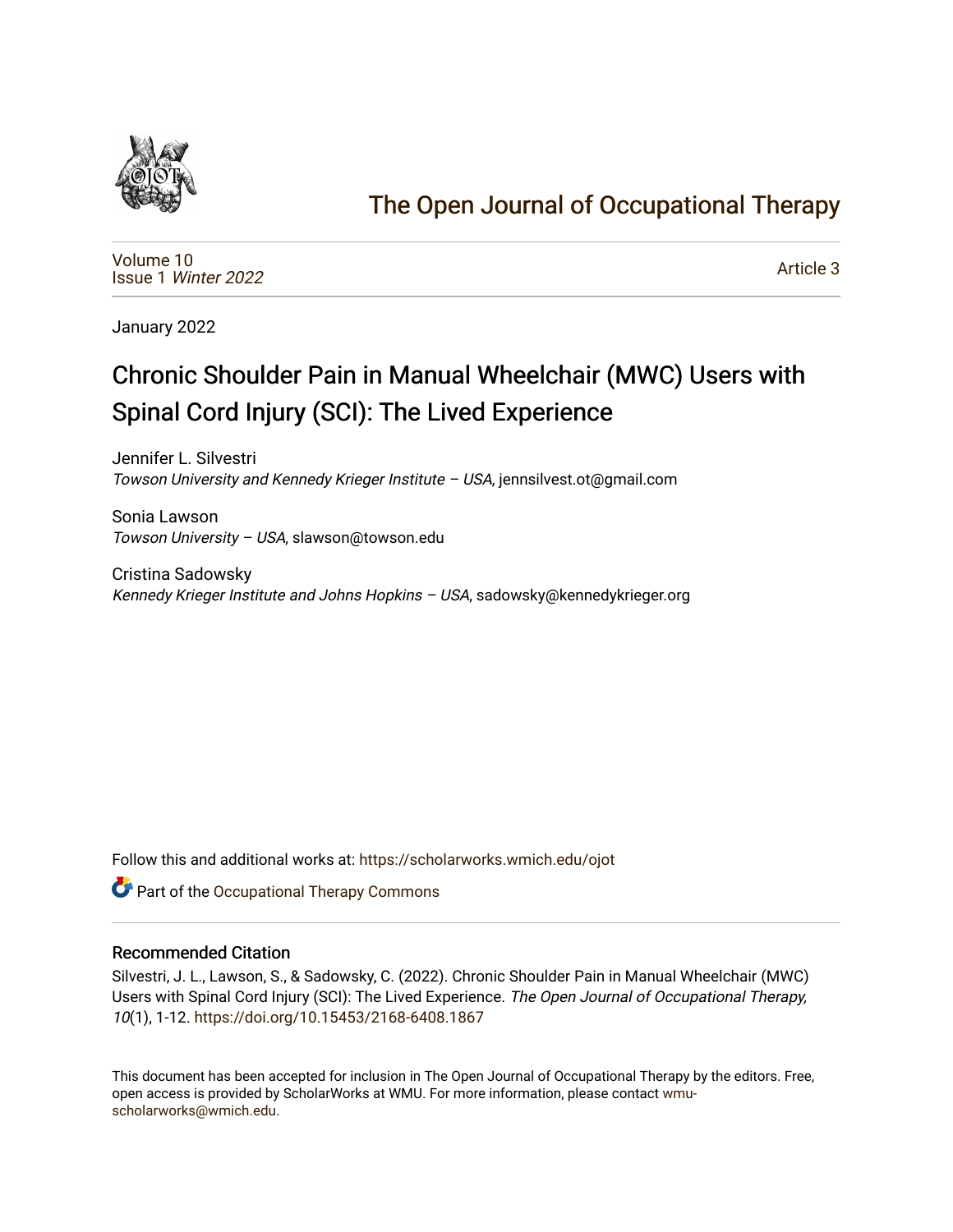## Chronic Shoulder Pain in Manual Wheelchair (MWC) Users with Spinal Cord Injury (SCI): The Lived Experience

#### **Abstract**

Background: Existing research on the lived experience of those with spinal cord injury (SCI) resulting in paraplegia who use a manual wheelchair and experience shoulder pain is extremely limited. This research aimed to begin the process of understanding the lived experience of this population and to describe how chronic shoulder pain impacts occupational engagement and quality of life.

Method: A phenomenological approach using a constant comparative method was used to analyze data and to construct and redefine themes throughout the research process. The qualitative data obtained from two semi-structured interviews with the four study participants is presented below.

Results: Five overarching themes emerged. The themes of putting on the brakes, intrinsic factors, extrinsic factors, hope, and resilience emerged among the participants to describe their lived experience of shoulder pain as a manual wheelchair user with SCI.

Conclusion: The themes presented increased the understanding of the lived experience of shoulder pain in this population. Though the experience was unique to each participant, many similarities emerged from the themes, such as the benefit of having a strong support network including others wheelchair users with SCI and demonstrating a resilient spirit.

#### **Comments**

The authors declare that they have no competing financial, professional, or personal interest that might have influenced the performance or presentation of the work described in this manuscript.

#### Keywords

chronic shoulder pain, manual wheelchair user, resilience, participation, occupation

#### Cover Page Footnote

This study was approved by the institutional review boards at Towson University, Kennedy Krieger Institute, and Johns Hopkins Medicine. This project was completed in partial fulfillment of the university's post professional occupational therapy clinical doctorate degree program at Towson University. A special thank you to all the study participants for their time and willingness to share their stories to support this project. To the Occupational Therapy and Occupational Science Department at Towson University, especially Janet DeLany, many thanks for the guidance, educational growth, and unwavering support. To the phenomenal staff at Kennedy Krieger Institute, your continued support and passion for spinal cord injuries is inspiring; may you continue to improve lives.

#### Credentials Display

Jennifer Silvestri, MS, OTR/L, PPOTD candidate; Sonia Lawson, PhD, OTR/L; Cristina Sadowsky, MD

Copyright transfer agreements are not obtained by The Open Journal of Occupational Therapy (OJOT). Reprint permission for this Applied Research should be obtained from the corresponding author(s). Click [here](https://scholarworks.wmich.edu/ojot/policies.html#rights) to view our open access statement regarding user rights and distribution of this Applied Research.

DOI: 10.15453/2168-6408.1867<br>This abblied research is available in The Open Journal of Occupational Therapy: [https://scholarworks.wmich.edu/](https://scholarworks.wmich.edu/ojot/vol10/iss1/3) [ojot/vol10/iss1/3](https://scholarworks.wmich.edu/ojot/vol10/iss1/3)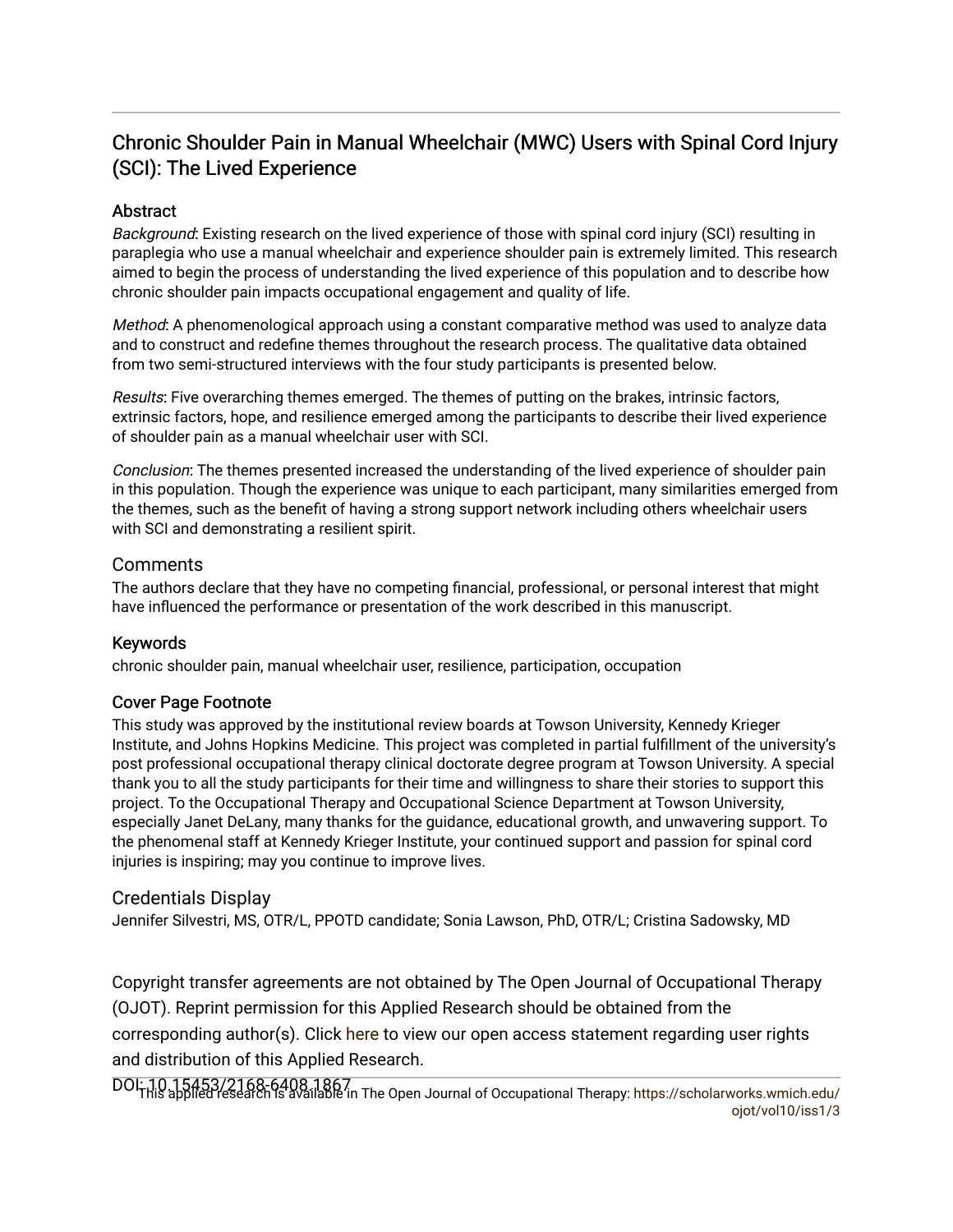Chronic shoulder pain is a common secondary complication following spinal cord injury (SCI) and manual wheelchair use that affects 37%–84% of the SCI population (Mulroy et al., 2015), which, in 2020, was estimated to be 294,000 people in the United States (University of Alabama at Birmingham, 2020). The wide range in statistics is a result of the large variations in the existing literature related to diagnosis, age, level of injury, and time since injury (Alm et al., 2008). Outside of the SCI itself, shoulder pain often causes additional negative effects, including decreased occupational engagement, quality of life, and independence and increased adverse psychosocial implications. Existing literature on the high incidence of chronic shoulder pain and the increased demand on the shoulder joint(s) in this population take a mechanistic, quantitative approach and do not provide the essence of the implications on those affected. There is a significant gap in the literature about the lived experience of shoulder pain in those with SCI who have paraplegia and use manual wheelchairs. The aim of this research study was to begin to fill that void, to paint a rich picture of a sample of these individuals, and explain how their occupational engagement and quality of life is impacted.

#### **Background**

The shoulder is a commonly reported site of pain in individuals with all levels of SCI. Shoulder pain occurs in 37%–84% of the population according to studies published over the last decade (Alm et al., 2008; Mulroy et al., 2011). Rice et al. (2014) reported that between 35%–78% of participants developed shoulder pain during the first 6–12 months following their SCI. Shoulder pain can develop acutely despite active participation in skilled rehabilitation where activity is more closely monitored. Mulroy et al. (2015) reported that 39.8% of participants ( $N = 80$ ) developed shoulder pain over a 3-year study and that it was more frequently reported in the dominant upper extremity. Those who developed shoulder pain had decreased muscle strength and lower levels of physical activity prior to the onset of shoulder pain than those who remained pain free. The researchers also reported that even minimal increases in upper extremity demands during daily activities created an increased risk for the development of shoulder pain.

The shoulder joint was designed to allow for mobility, but it becomes a joint for stability in those who use a manual wheelchair (Hastings & Goldstein, 2004; Mulroy et al., 2015). Because of the kinematic changes with manual wheelchair usage, including repetitive transfers, wheelchair propulsion, and many other factors, this population places a greater strain on their shoulder musculature and structures to complete their daily occupations (Mulroy et al., 2015). When the shoulder musculature and structures are overworked, shoulder pain can develop and limit engagement in occupations and roles; such risks increase with age and time since injury. The onset of shoulder pain in those with paraplegia who use manual wheelchairs can vary but typically appears within the first 6 to 12 months after sustaining a SCI and almost always by 5 years post-SCI (Rice et al., 2014). At this time, there is not a standard algorithm or protocol for treatment or management of shoulder pain in those with SCI, but there are some documented strategies being used to reduce pain (Figoni, 2009; Mulroy et al., 2015).

Following an injury to the spinal cord, those affected have to adapt their means of mobility by using a wheelchair or other assistive device for easier access in their home and community environments. The physical limitations following a SCI, paired with the activity and kinematic alterations, result in a greater demand being placed on the muscles and structures of the shoulder joint. When these muscles are overworked, shoulder pain can develop. Shoulder pain can cause limitations that extend across numerous occupations, roles, and responsibilities, including increased demands on the shoulder for transfers, bed mobility, activities of daily living (ADLs), instrumental activities of daily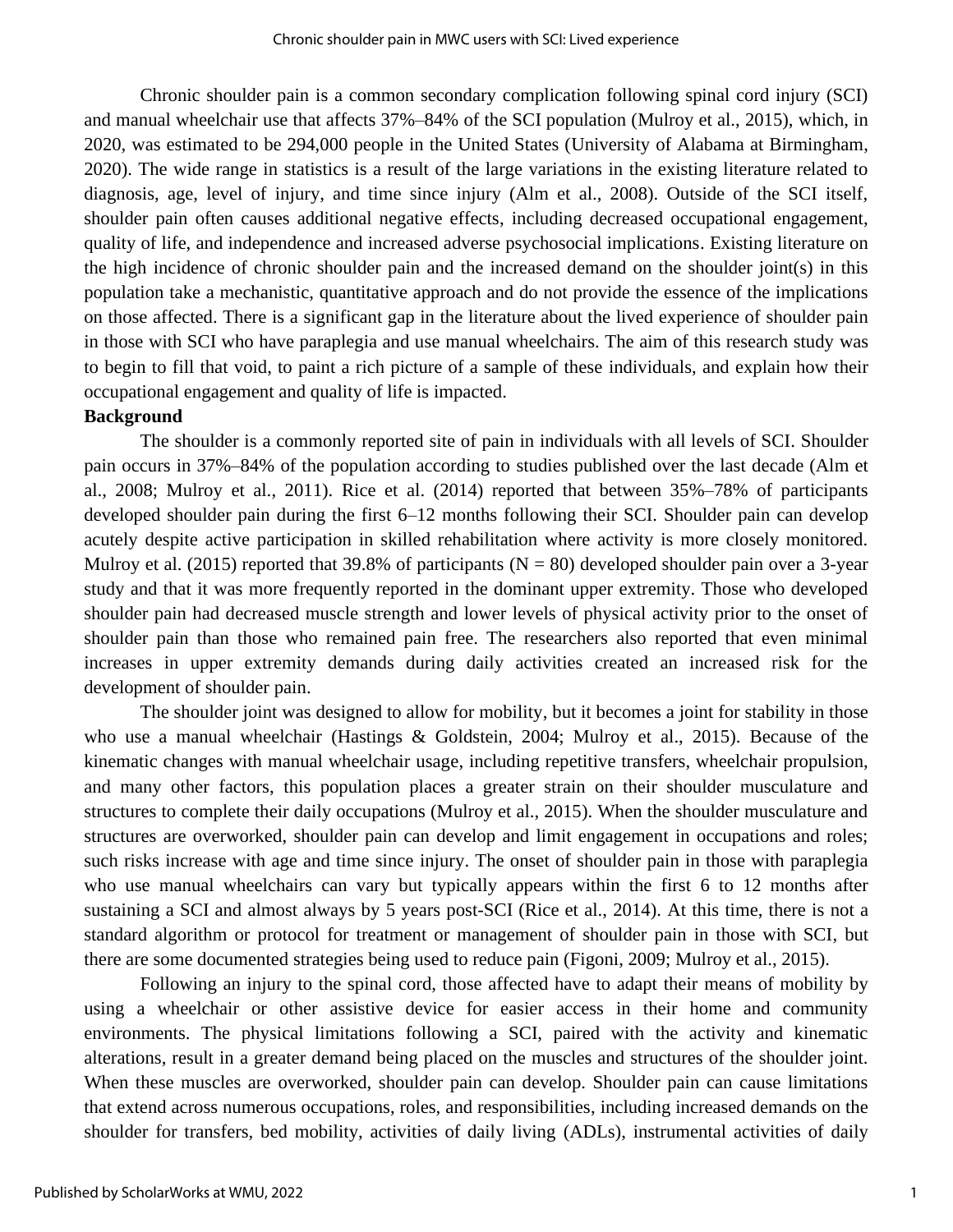living (IADLs), work, and leisure pursuits (Mulroy et al., 2015). This increased work demand has proved to be too much for the shoulder joint(s) to handle, leading to shoulder pain in this population with risks that only increase with age and time since injury.

The burden of chronic shoulder pain experienced in the SCI population is associated with functional limitations, decreased independence and efficiency with ADLs, IADLs, mobility, decreased leisure pursuits, engagement, quality of life, and increased depressive symptoms (Akbar et al., 2011; Kratz et al., 2013; Min et al., 2014; Mulroy et al., 2011). Despite the significant impact of shoulder pain on the occupational engagement and quality of life in people with SCI, nearly one fourth of all cases remain untreated, likely because of underreporting (Brose et al., 2008).

Fattal et al. (2014) used the Functional Independence Measure with those with SCI and shoulder pain and found that functional limitations were present in 45 out of 63 participants and included activities such as grooming, dressing, participation in leisure activities, and mobility tasks (e.g., transfers and wheelchair propulsion). Over the study period of 1–3 years, the functional limitations remained unchanged or worsened if shoulder pain remained; conversely, limitations decreased if pain decreased. The Wheelchair User's Shoulder Pain Index (WUSPI) is a self-report questionnaire that is commonly used in research studies and in the clinical environment to determine which activities cause the most pain in manual wheelchair users (Alm et al., 2008; Samuelsson et al., 2004). When individuals with SCI experienced chronic shoulder pain and felt that they needed to change their ways of engaging in occupations, their most common response was to limit participation in social and leisure activities; they did so to accommodate for the increased time and resultant pain to complete their necessary daily activities independently (Akbar et al., 2011). Samuelsson et al. (2004) conducted a research study involving 89 community dwelling individuals with SCI and found that 37.5% of their participants had shoulder pain but found no difference in ADL performance in those with and without shoulder pain. They also found that 13 participants with shoulder pain who completed the Canadian Occupational Performance Measure identified 52 different problems with occupational engagement in daily activities. Of these 52 engagement limitations, 54% of the activities were related to self-care (ADLs and IADLs), 23% to productivity in the home and/or at work, and 23% to leisure. Furthermore, Samuelsson et al. (2004) found that all participants with shoulder pain who continued participating in ADLs and meaningful activities despite the pain presence said their engagement led to fatigue, decreased efficiency with movement, and low tolerance for prolonged participation. This study did not reveal underlying mechanisms that enabled those with shoulder pain to persist in activities despite the pain.

In their cross-sectional survey study of 527 participants with chronic shoulder pain Andresen et al. (2016) found that 77% reported that pain impacted quality of life. Using the numeric rating scale and the International Spinal Cord Injury Pain Basic Data Set and the Quality of Life Basic Data Sets, Andresen et al. (2016) reported that participants gave subjective pain interference scores of 6.5 out of 10 for quality of life and life situation, 5.5 for physical health, and 6.7 for mental health, thus providing a more quantitative view of how devastating shoulder pain can be in this population. Of the quality of life articles examined for this population, pain was the only characteristic assessed that was consistently associated with low quality of life. Other factors that have been assessed but did not correlate with quality of life included age at injury onset, education level, level and completeness of injury, gender, and functional capacity post injury.

Alm et al. (2008) used the WUSPI in their cross-sectional study of 88 participants with thoracic level injuries and found that approximately 84% of those with shoulder pain reported that their pain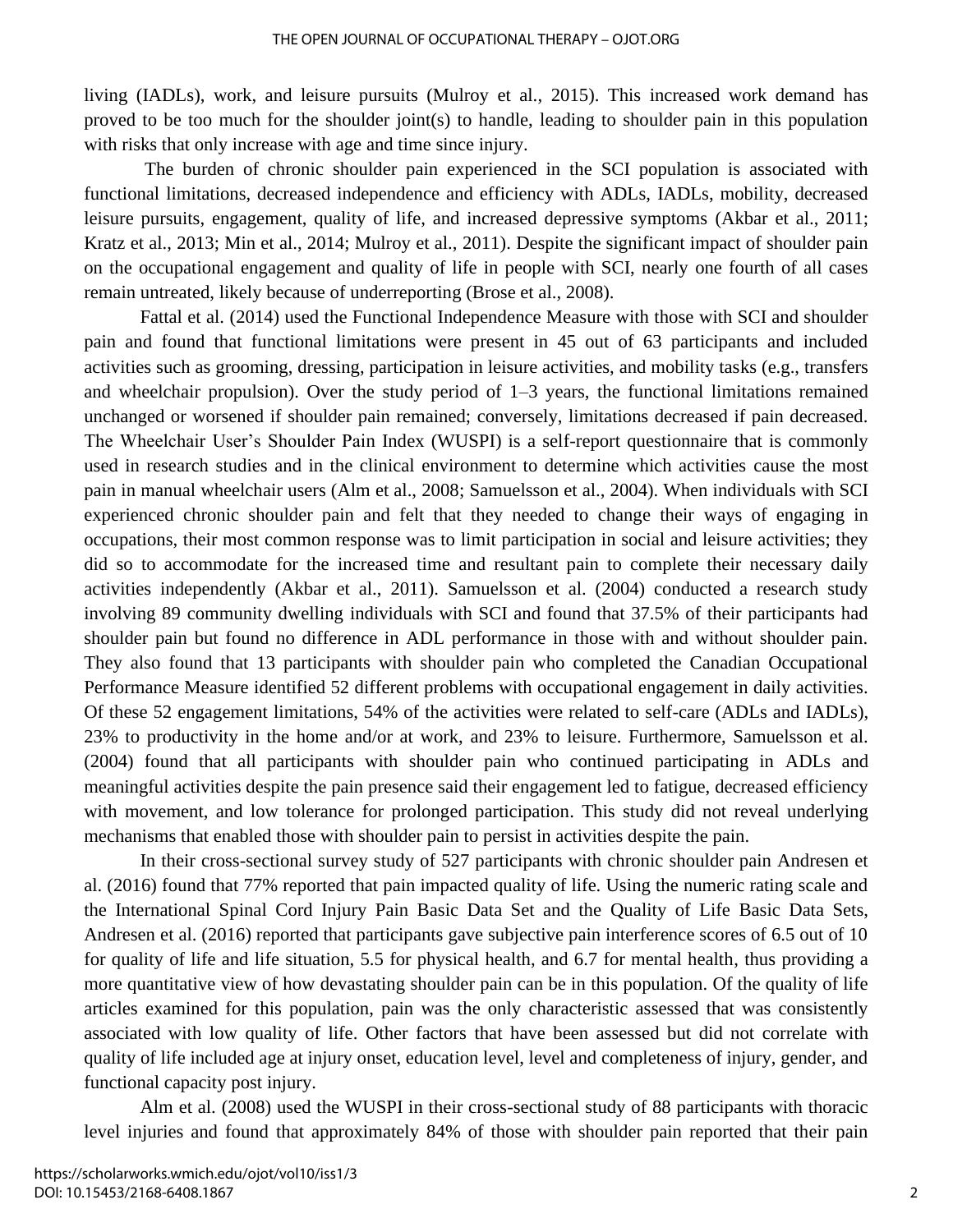interfered with their leisure participation, whether it fully or partially limited it, promoted decreased enjoyment, or had forced them to seek out less meaningful or alternative leisure pursuits than those activities pre shoulder pain. Alm et al. (2008) also reported that up to 74% of manual wheelchair users specifically reported that their shoulder pain caused difficulty pushing their wheelchair, therefore limiting their access to the community and causing decreased participation in social and leisure activities. A significant inverse relationship was found between the WUSPI and Social Interaction Inventory scores, highlighting that those with higher shoulder pain during functional tasks participated less in desired social activities; conversely, when pain decreased, social interaction increased, particularly in activities in the community (Kemp et al., 2011).

Though the recommendations are vague, a number of studies concur that education and prevention are key to understanding, assessing, treating, and preventing shoulder pain in the SCI population in the future. In their studies Akbar et al. (2011; 2015) and Alm et al. (2008) suggested that it was crucial for the rehabilitation community who work with those with SCI and shoulder pain to assist with finding ways to balance the physical demands associated with required tasks of wheelchair propulsion, ADLs, IADLs, and functional mobility with the physical and psychological benefits of participation in desirable and meaningful occupations. Existing literature has identified pain ratings and correlations in function in this population, but the literature is limited on how those with SCI perceive shoulder pain and reconcile how they participate in their daily activities despite the pain. Living with shoulder pain has significant health impacts that cannot be fully understood through the examination of pain levels and decreases in occupational performance.

#### **Problem Statement and Purpose of Study**

Following a SCI, physical, social, psychosocial, and emotional changes are experienced that impact all areas of occupation, engagement, health, quality of life, and well-being. Significant attention and education are available regarding the common secondary complications of SCI; however, the resources regarding prevention and treatment of musculoskeletal pain at the site of the shoulder are limited. Literature is near absent regarding the extent and impact that shoulder pain has on those with SCI despite the knowledge that overworking the shoulder(s) with manual wheelchair use, in addition to the added stresses with other functional mobility tasks and ADLs, puts this population at high risk for debilitating shoulder pain. It is important that the health care and spinal cord injured communities and their families understand the lived experience of those with shoulder pain who use a manual wheelchair following a SCI. Without this knowledge, one cannot fully understand or explain the implications across all aspects of life, or work to develop a holistic strategy to treat and prevent shoulder pain and its debilitating effects in this population. The purpose of this study was to describe the lived experience of shoulder pain in a sample of individuals who use manual wheelchairs as their primary means of mobility following a SCI resulting in paraplegia. This study also aimed to illustrate the similarities and differences in the experiences of the study participants as users with SCI and shoulder pain, which will contribute to the understanding of the experience of this phenomenon in the study population.

#### **Method**

#### **Research Design**

After receipt of internal review board approval, the study commenced at a spinal cord injury center located in an urban area in Maryland. The researcher used a phenomenological approach employing qualitative methods to uncover the essence of living with shoulder pain post-SCI and the lived experience to highlight the unique and shared experience(s) and meaning(s) among the study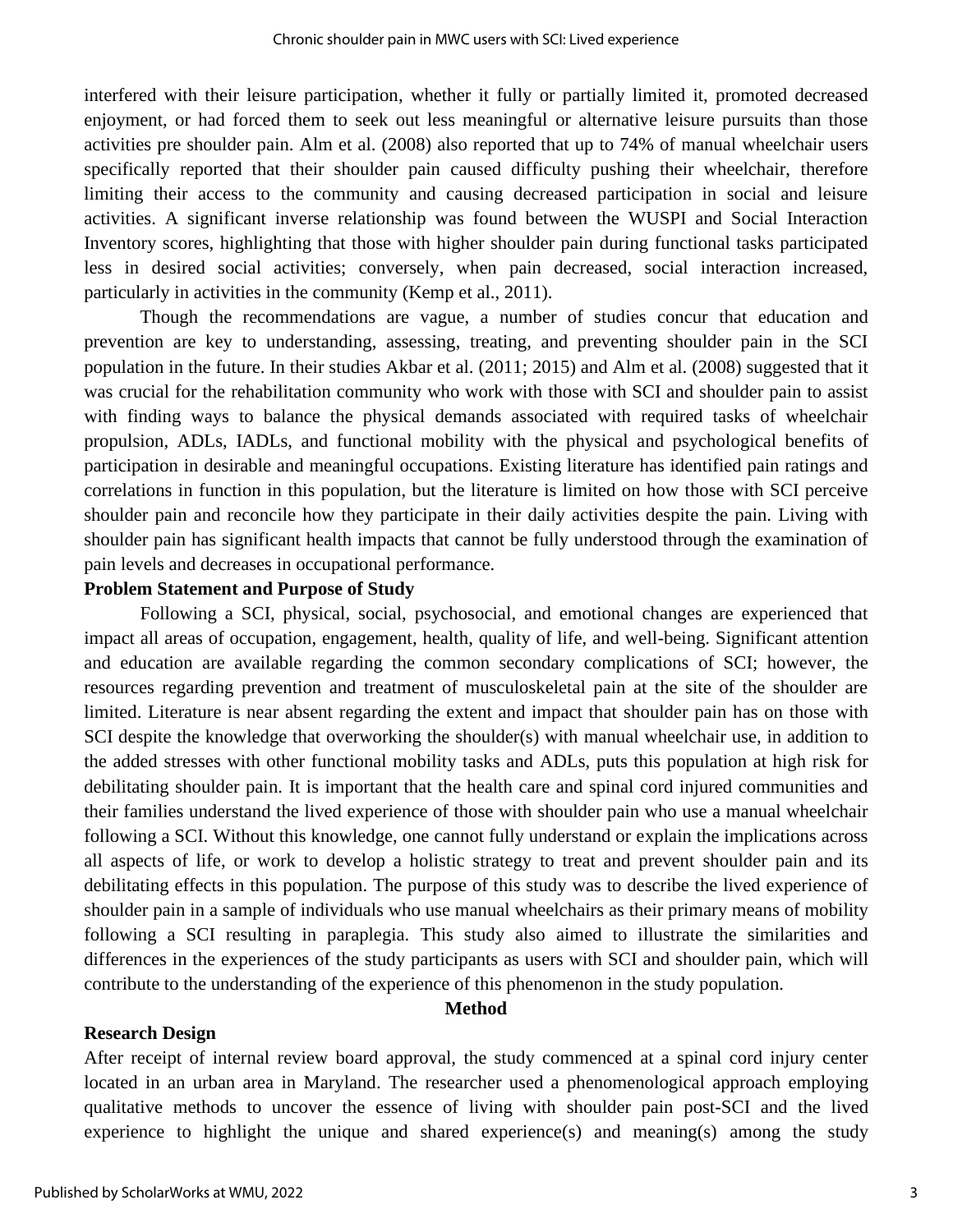participants. The study was designed specifically to target individuals with SPI with chronic shoulder pain who used a manual wheelchair as their primary means of mobility, to understand how shoulder pain may have influenced their participation and engagement in occupations. Semi-structured, in-depth interviews and observational sessions were used to collect data.

#### **Recruitment Methods and Sample**

Inclusion criteria for the study were any individual who volunteered to participate and (a) was between the ages of 18–65 years, (b) had a diagnosis of chronic SCI occurring at least 1 year prior to enrollment in the study, (c) had chronic shoulder pain indicated by the presence of pain for at least 3 months, and (d) used a manual wheelchair as their primary means of mobility. Exclusion criteria included those (a) younger than 18 years or older than 65 years of age; (b) with a primary language other than English; (c) who used a manual wheelchair part-time; (d) with SCI because of progressive disease, such as Multiple Sclerosis or Amyotrophic Lateral Sclerosis; (e) with onset of SCI less than 1 year; (f) who had concomitant injury interfering with cognition; and (g) with pre-SCI shoulder pathology.

The participants were identified via convenience, purposeful sampling through professional contacts of the researcher. Potential participants were only considered if they were relatively unknown to the researcher to prevent potential participants from feeling pressured to participate in the study or to answer questions with potential bias. The participants did not receive compensation or incentives for participating. Possible participants were identified and contacted, and four participants consented and completed the study (see Table 1).

#### **Table 1**

| <b>Participant Demographics</b> |         |        |                          |                            |                        |  |  |  |  |  |  |  |
|---------------------------------|---------|--------|--------------------------|----------------------------|------------------------|--|--|--|--|--|--|--|
|                                 | Age     |        |                          |                            |                        |  |  |  |  |  |  |  |
| <b>Participant</b>              | (Years) | Gender | <b>Time Since Injury</b> | <b>Mechanism of Injury</b> | <b>Level of Injury</b> |  |  |  |  |  |  |  |
|                                 | 51      | M      | 3 years 6 months         | Fall                       | T5 AIS complete        |  |  |  |  |  |  |  |
| $\overline{2}$                  | 59      | M      | 11 years 10 months       | Fall                       | T4 AIS complete        |  |  |  |  |  |  |  |
| 3                               | 47      | M      | 1 years 9 months         | Motorcycle accident        | T6 AIS incomplete      |  |  |  |  |  |  |  |
| $\overline{4}$                  | 24      | M      | 6 years 11 months        | Motor vehicle accident     | T4 AIS complete        |  |  |  |  |  |  |  |

#### **Setting**

The setting for all points of contact with the participants occurred at the spinal cord injury center in a private room. There were multiple points of contact with each participant, including study introduction, consent, semi-structured interviews, and member checking.

#### **Instruments and Procedures**

Semi-structured interviews were used to obtain rich information about the lived experience of those with SCI who have shoulder pain and use a manual wheelchair. Interviews have long been used in the social sciences to obtain information that provides a deeper understanding of topics than other qualitative measures, such as surveys, observations, or checklists (Creswell, 2003). The semi-structured format allowed the researcher and participants to depart from the central questions to elaborate on a topic, feeling, experience, and much more while allowing the participant to share what is important and what may have not been considered by the researcher. Interviews were completed face-to-face, on a oneon-one basis, and were audio recorded and then deidentified and transcribed verbatim.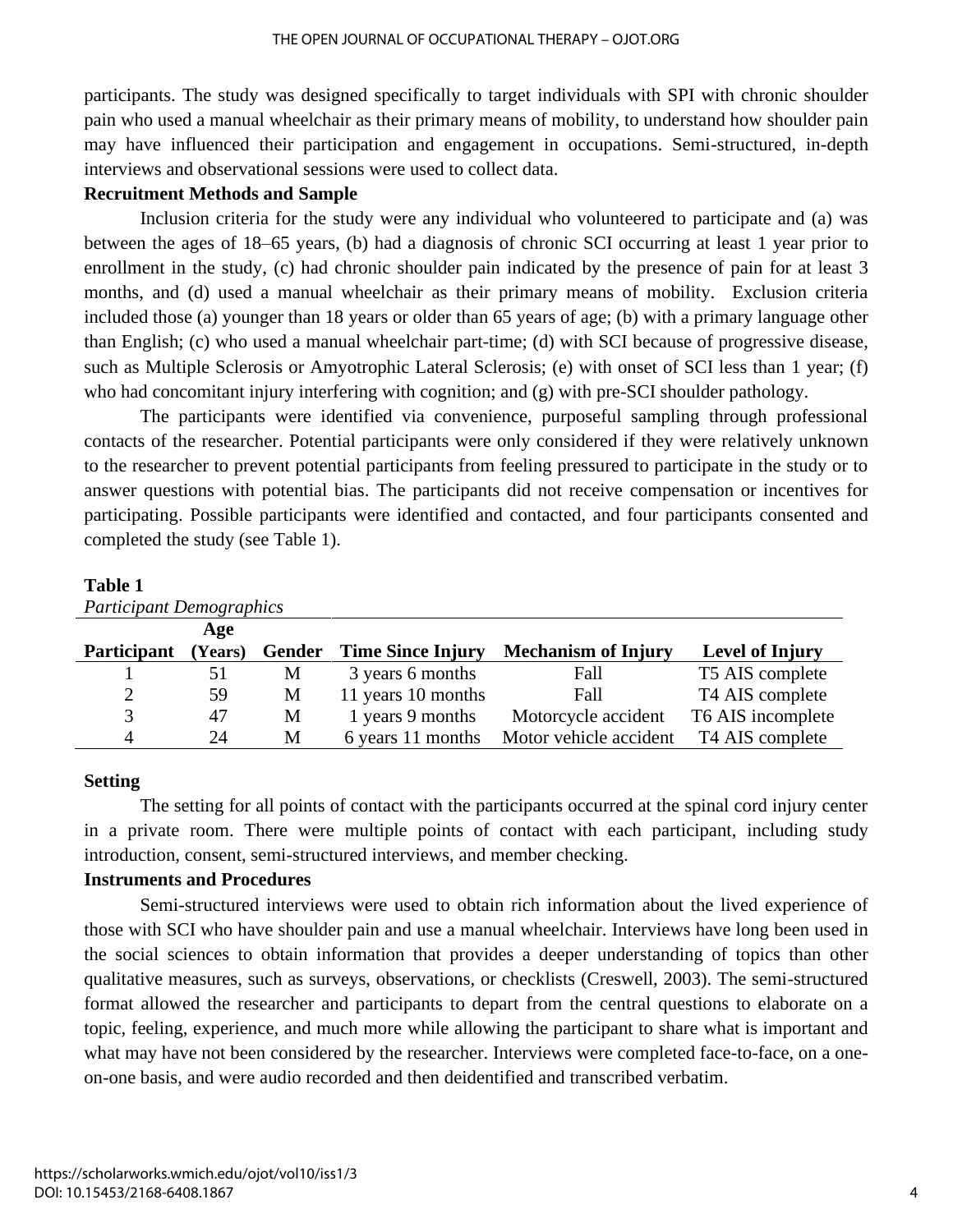#### **Data Storage and Analysis**

All data were handled to ensure the highest level of confidentiality. No identifying information was recorded on any of the research documents or electronic data with the exception of the study consent form that contains the participant's signature. The participants were given a participant number that was used in all research documents and in transcriptions of data. Research documents were kept in a specialized research participant folder in a locked cabinet that was in a locked office at the research site.

A constant comparative analysis procedure was used to analyze each participant's interviews as they occurred to inform the questions that were asked in subsequent interviews. The constant comparative method of analysis promoted categories of meaning and relationships to emerge and allowed for those categories to continue to be refined as the research progressed. Microsoft Excel was used to organize, code, and provide additional data from the interview transcriptions. Open coding occurred first. Transcriptions were analyzed line-by-line and grouped or separated into chunks of similar themed data. These chunks of data were then sorted by category and recoded thematically to ensure they were in the proper category. Next, similar codes were combined to reveal overarching themes. The number of times each theme emerged in the transcription was counted and used to obtain the frequency of each theme. A second coder verified the analysis and offered expert review.

#### **Results**

The findings presented below are based on an observation session and two, in-depth interviews with each participant. During member checking, the participants generally agreed with all themes and acknowledged that though their experiences with shoulder pain as a manual wheelchair user were unique to them, the overarching themes fit their narratives. The participants also felt that themes could apply to their peers based on the interactions they have had with other manual wheelchair users with SCI and shoulder pain.

#### **Theme 1 - Challenges, Anger, Fear, and Loss**

This theme was prominent when the participants discussed navigating difficult processes related to occupational engagement as a manual wheelchair user with shoulder pain and created negative feelings, including anger, fear, and loss. All of the participants stated that shoulder pain negatively impacted their occupational engagement in a variety of ways ranging from participation in an occupation being challenging or limited, to fully avoiding or being unable to participate in an occupation. Participant 3 stated:

Shooting pool and bowling though, I really enjoyed. I tried both of these activities from a wheelchair and they both hurt like hell. There was no joy outside of the original anticipation. Once I took my first shot and felt that pain, the joy was gone.

Challenging tasks reported across all the participants were pushing their manual wheelchair up ramps or outdoor inclines and pushing their manual wheelchair consecutively for 10 min or more. Three out of the four participants also reported pain when lifting objects down from an overhead shelf. Participants 2 and 3 expressed that they would not alert their friends and/or family to the presence of pain or accept help with the challenging occupation, whereas Participants 1 and 4 stated that they would accept assistance with pushing their manual wheelchair and some household management tasks, including laundry and making the bed.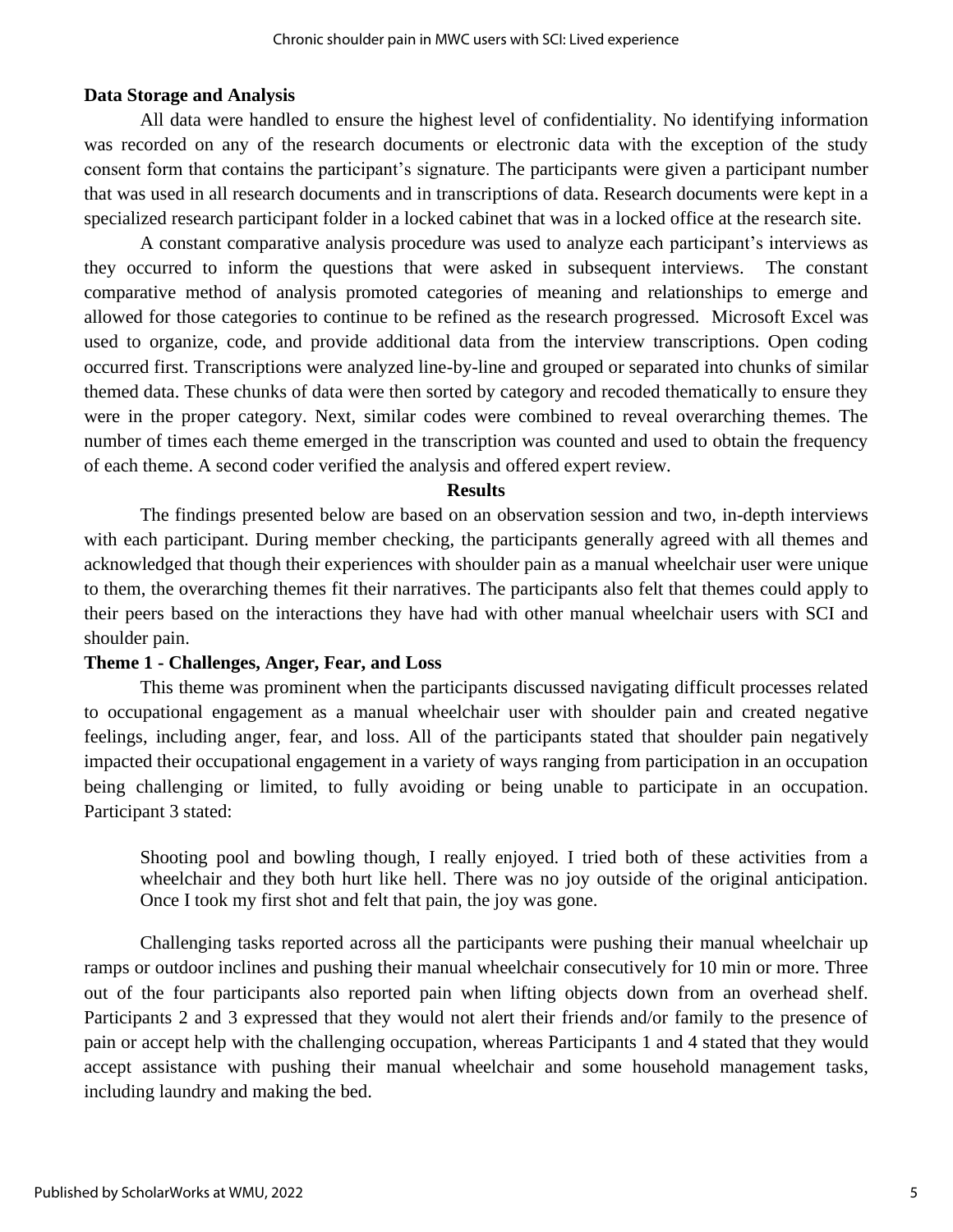All four of the participants expressed some frustration or anger over the challenges with working with insurance and procuring equipment related to rehabilitation equipment. Participant 3 expressed anger with his insurance and acute rehabilitation, stating that his shoulder pain was a result of having to use a loaner manual wheelchair that was not made for him while awaiting his custom manual wheelchair to be built and delivered. Participants 1 and 2 expressed frustration with insurance denying rehabilitation equipment and believed that it was limiting their recovery and promoting shoulder pain.

All of the participants reported that they learned early on how to balance their day and be selective about how they structure the day and the occupations they decide to engage or not to engage in to help manage and limit their shoulder pain while maximizing participation in necessary and desired occupations. Each of the participants also shared an activity or multiple activities that they were no longer able to participate in because of their shoulder pain. Collectively, participation in leisure pursuits and social activities were most frequently reported as lost and/or avoided activities and included bowling, shooting pool, corn hole, hand cycling, and going out with friends and/or family. Participant 1 talked about losing his ability to participate in axe throwing, stating:

I would be disappointed and likely, wouldn't go . . . watching would have been worse and reminded me of something I missed, something that I lost. There are just times where I am not willing to risk it; the risk of pain just isn't worth whatever doing the activity gives.

### **Theme 2 - Intrinsic Factors: Who I Am**

In an attempt to better understand each participant, how they see themselves, and what motivates them to keep working toward their goal(s), the researcher asked each participant to state or describe their motto (see Table 2).

| <b>Participant and Motto</b>   | <b>Supporting Quote</b>                                                             |  |  |  |
|--------------------------------|-------------------------------------------------------------------------------------|--|--|--|
| Participant 1: "Take on the    | "I just look at it as not sitting back and waiting for it to come to you. Jump into |  |  |  |
| day."                          | it. Make the most of the opportunities. I really believe that my spirituality also  |  |  |  |
|                                | plays a huge role. It has kept me on solid ground and has allowed me to withstand   |  |  |  |
|                                | some setbacks that have occurred over my life, so."                                 |  |  |  |
| Participant 2: "No surrender." | "No surrender is to continue to enjoy your family, enjoy your friends, enjoy life,  |  |  |  |
|                                | enjoy food and drinks, and enjoy everything. Despite all of this [SCI and shoulder  |  |  |  |
|                                | pain], life is beautiful."                                                          |  |  |  |
| Participant 3: "Finish"        | "So much of our life we rely on or hope for a crystal ball or we think that we      |  |  |  |
| everything you start."         | know what is going to happen. The only way that you have any control of what is     |  |  |  |
|                                | going to happen is if you finish what you set out to do, no matter how big or how   |  |  |  |
|                                | small. If you don't finish you will never know."                                    |  |  |  |
| Participant 4: "A man isn't    | "That is how I look at things everyday, like, as long as I wake up alive I am going |  |  |  |
| defeated when he loses, he is  | to get up out of bed and work it out."                                              |  |  |  |
| defeated when he gives up."    |                                                                                     |  |  |  |

**Table 2**

| Participant Motto – Subtheme in Intrinsic Factors: Who I am |  |  |  |
|-------------------------------------------------------------|--|--|--|
|                                                             |  |  |  |

Three of the four participants reported that their motto was present prior to their SCI. Only Participant 4, the youngest participant both at the time of his injury and at the time of the study, reported that he did not have a motto prior to his SCI and that it emerged during the early stages of rehabilitation. All of the participants reported that they used their motto regularly to overcome challenging experiences and to maintain a positive outlook or mindset. Participant 4 shared: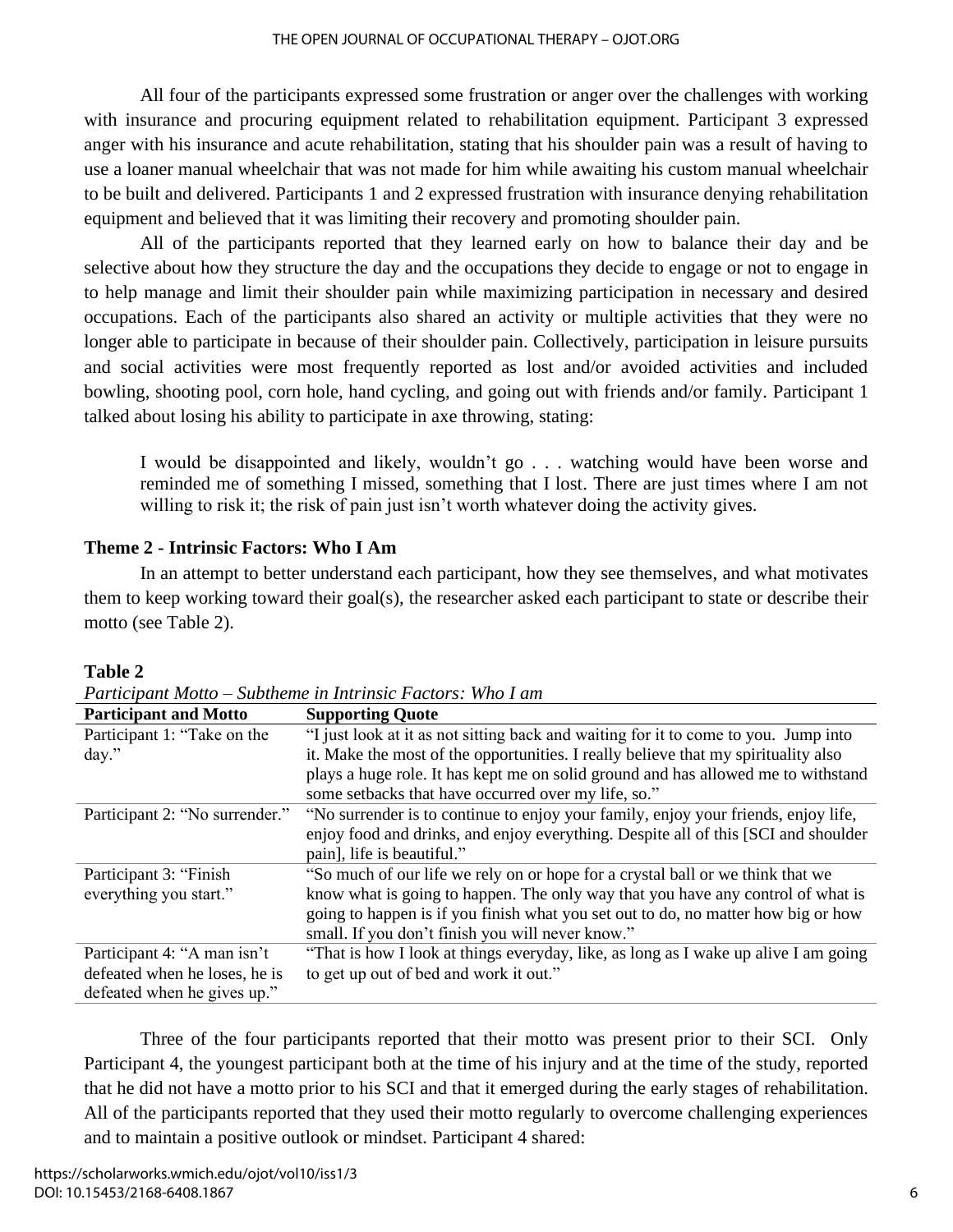If every time I tried I was defeated and beat myself up, I likely never would try. I could go either way and I just choose to be more upbeat, see the light in every opportunity and celebrate each step of the journey.

All of the participants also stated that they regularly shared their motto with family and peers. Participant 1 stated that his spirituality aided in the development of his motto, while Participant 2 said it came from the death of his mother and the time that he spent in the Navy. Participants 3 and 4 credit their fathers for their motto, stating that their fathers used the same mottos and passed them down. Finally, shared among all of the participants was the desire to gain and maintain their independence despite experiencing chronic shoulder pain as a manual wheelchair user with a SCI.

#### **Theme 3 - Extrinsic Factors: People and Places**

All of the participants reported that they had family and friends that helped motivate and support them regularly. Participant 4 stated, "I surround myself with people who I love and who love me. If I call, they are there, no questions asked. I do everything for myself everyday. If I call, it's because I really need help and they don't hesitate." Though these participants stated that they had family and friends in their circle to help, all of the participants shared a similar sentiment that they could rely on their close circle to help if needed but avoided asking for assistance if it was possible. All of the participants, except Participant 3, stated that they had an extended network that included other manual wheelchair users that had shoulder pain. Those that did have the peer network stated that they were able to share stories and experiences with their peers that they believed helped them learn new or adapt existing skills to minimize their shoulder pain and its impact. These participants developed their relationships through ongoing participation in outpatient rehabilitation and personal training. Participant 3 expressed that with exception to his time in acute rehabilitation, he did not know a lot of people in wheelchairs:

I knew a guy from when I was first injured and after rehab, we all kind of went separate directions after being discharged. I valued the interaction when I was hospitalized from those who were further in the rehab process, but as I progressed closer to discharge, the resources I had were coming from a smaller pool. Without having those connections, it's [sic] been really hard.

#### Similarly, Participant 4 stated:

Having friends in wheelchairs has been key . . . we can have a conversation about anything . . . just stuff that only we can relate to because we are in chairs. I've got a good group of friends in chairs and not and my family who always got my back.

Participants 1 and 3 also shared that their place of employment provided support and a sense of community. Both participants were able to return to the same job after their SCI and continue working, with some modification, despite their shoulder pain. Participant 1 worked at a Christian-based organization and said the following about his extrinsic supports: "People have really rallied behind me . . . my friends, family, and coworkers, they have all really carried me through." Participant 2 experienced the opposite, a lack of support from his employer after his SCI and chronic shoulder pain. He was laid off after completing his rehabilitation but was able to fill that void with new, meaningful occupations. Participant 2 stated "I've been able to go skiing and scuba diving which I loved. I take care of my grandkids and am so close to them. I've only been able to do them because I'm not working." Finally,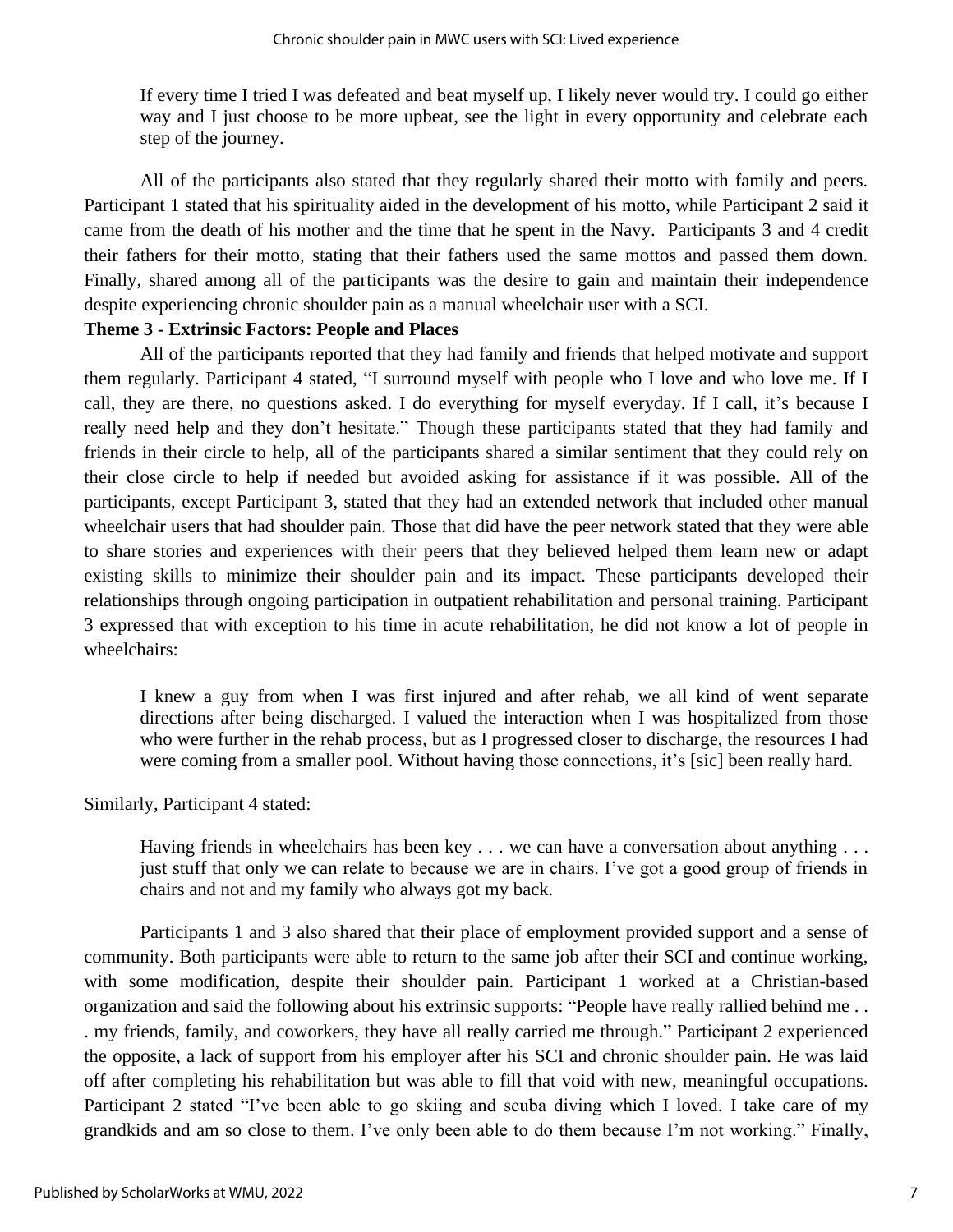all of the participants, except Participant 3, reported that their participation in rehabilitation and adaptive sports programs supported their participation in meaningful occupations and supported relationships.

#### **Theme 4 - Hope: What Lies Ahead**

This theme emerged out of the participants' conversations about the future related to their shoulder pain, their participation, and overall life. Relating to their shoulder pain, all of the participants expressed concern that their shoulder pain would increase and would reduce their independence and participation as they aged. In addition, all of the participants stated that they were working with their therapy team and insurance to obtain or be evaluated for wheelchair modifications and equipment that would reduce the repetitive strain on their shoulders, including power assist wheelchair add-ons to reduce the impact both in the present and future. In Interview 1, Participant 2 expressed fear about his shoulder pain worsening and limiting his independence and participation, stating, "When you have pain that affects everything that you do, if you think long term, it's just going to deteriorate and get worse and end up where you can't use the [manual] chair or get out of the house." In the month between Interviews 1 and 2, Participant 2 experienced a significant decrease in his shoulder pain and an increase in his participation. His outlook on the future changed as evident by his statement:

I feel like it [participation and independence] is only going to get better. I will be able to do even more things with ease and feel like I am being even more a part of the community and adding to my family. Having less pain and being able to leave the house whenever I want and for any reason and at anytime. That has been great and I really look forward to it. With having this improvement in my shoulder pain, I am really in a wonderful place and didn't realize how much I was missing out on. In these past few weeks, I just know that I am happier and enjoying liv[ing] and the prospects in the future so much more.

All of the participants discussed short- or long-term future plans and stated that their shoulder pain impacted their thoughts or planning for these activities. Participant 2 shared that he was planning a cruise with family. As a result of enjoying his last cruise less because of his shoulder pain, he was renting a power wheelchair this time. Participant 3 discussed expanding his automotive repair business but shifting from completing the work to overseeing others and managing the business end because of pain and decreased access as a result of the manual wheelchair. Finally, Participant 4 expressed a desire to return to college to finish his degree in social work, which he stopped, in part, because of the hilly terrain of the campus that caused him pain and fatigue, thus limiting his participation and well-being.

### **Theme 5 - Resilience**

All of the participants shared that successfully overcoming difficult experiences in the past made them feel that they could handle and/or overcome their shoulder pain as well. Participants 3 and 4 referred to adapting to their SCI and regaining independence as their past challenge. They shared that though there was a learning process, filled with trials and tribulations, their success made them realize that shoulder pain was not the end. They recognized that things could always be worse and chose to see the positives and live each day to the fullest. Participants 1 and 2 also reported that sustaining a SCI challenged them but that they experienced greater challenges prior, including the death of loved ones and going to war. Participant 1 stated:

I've overcome things that have truly changed me and have motivated me to the core, deep inside so that I could continue a purposeful, happy, and meaningful life. Not that others haven't dealt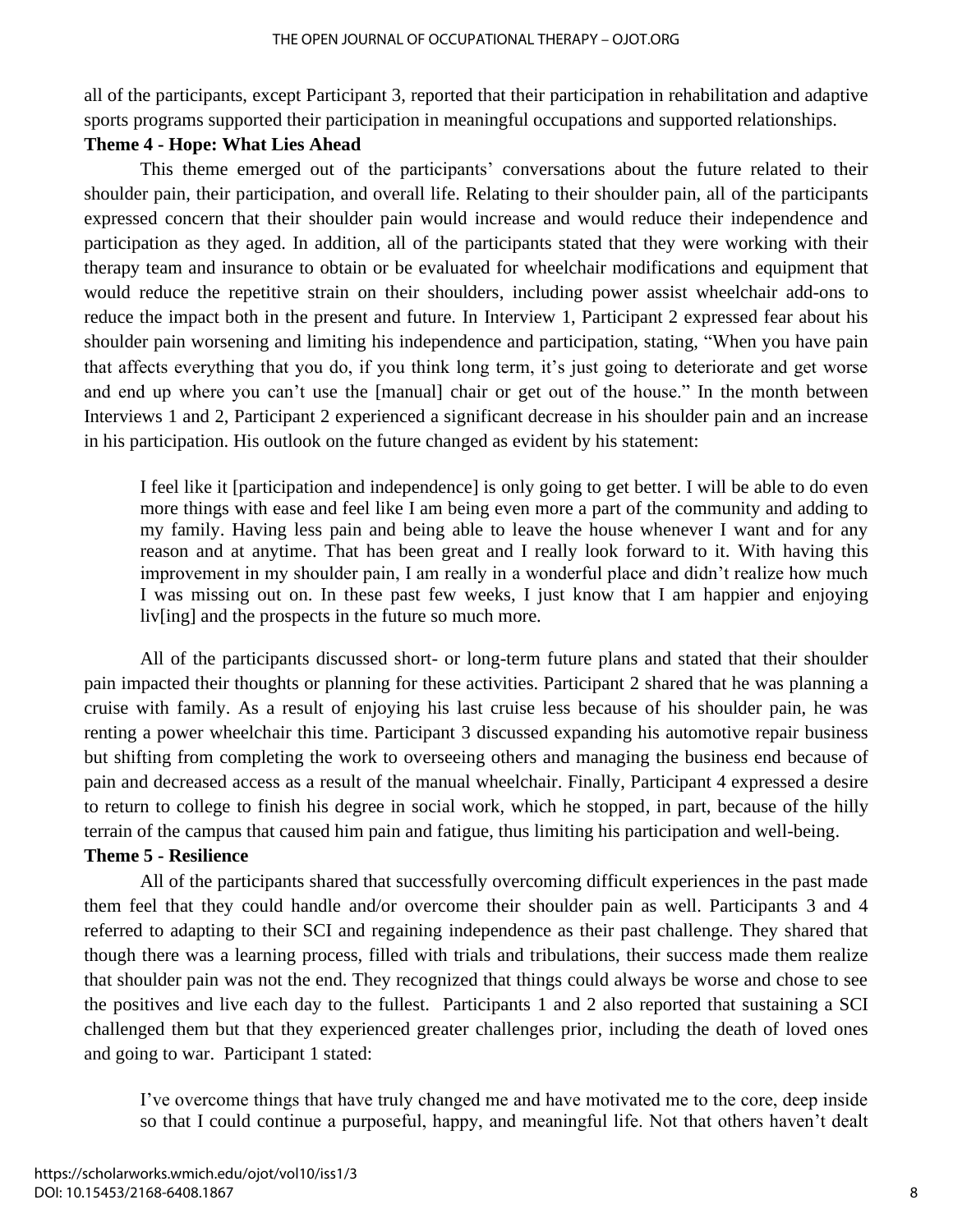with their hardships . . . having been through those [death of his wife and daughter] and having come out on the other side, there is still a whole life to live . . . that the day I got my spinal cord injury, it could have been my last day but I am still here. I am still here and there is a reason or purpose to that. Tomorrow isn't promised, it's not guaranteed. Everyday my job is to make the best of the day for my family, my community, and myself.

#### Participant 2 shared:

I was in the navy and went to war. I saw friends; my brothers lose their lives or get injured. While others I served with had post-traumatic stress, I was always of the opposite in saying how can what happened in the past help grow me now? All the challenging things in my life have helped to develop me to be who I am so having the accident [SCI], I think that I was already prepared. If anyone was going to have the accident, I'm the guy because I was able to accept it and move on. Everything that is thrown your way is part of your journey.

#### **Discussion**

The results of this study illustrate that the lived experience of those with SCI who have chronic shoulder pain and use a manual wheelchair for mobility are unique but that there are shared variables across the study population. Sustaining a SCI has implications on independence, participation, and quality of life that has been well researched from a quantitative perspective. For those that use a manual wheelchair as their primary means of mobility and have the added burden of shoulder pain, additional challenges are experienced. The participants reported that the activities they engaged in that generated the strongest and most consistent experience of shoulder pain were those related to mobility in their wheelchair. This aligns with other SCI and shoulder pain studies where participants indicated the most painful activities were pushing their wheelchair up inclines and outdoors and completing transfers to and from the bed, tub, and car (Fattal et al., 2014; Hubert et al., 2013; Samuelsson et al., 2004).

In addition to the physical implications, there are psychological factors in the participants' lived experience that include fear that their shoulder pain will progress and that they will experience further negative effects, including decreased independence and participation. This fear is consistent with existing literature by Min et al. (2014) who found chronic pain has been proposed as a crucial risk factor that prevents long-term adaptation to SCI and potentially worsens the experienced disability. This population also experiences anger and mourning of the loss of engaging in occupations that were meaningful prior to their onset of shoulder pain. This study pointed to the notion that chronic shoulder pain impacts psychological and quality of life factors, including motivation for participation and selfefficacy. Consistent with this study, research by Kratz et al. (2013) found that greater mobility limitations were related to lower social role satisfaction and that activity engagement was a strong predictor of adjustment to chronic pain in those with SCI (Kratz et al., 2013).

Despite experiencing chronic shoulder pain as manual wheelchair users with SCIs, this population reported strong ties to their family and friends and, when applicable, to their place of employment, community, and other SCI populations. Three of the four participants shared the value and feeling of support from and connectedness to these networks. They stated that having solid relationships with other individuals with SCI was critical for establishing peer relationships, fostering mentorship, gaining independence, promoting positivity, and continuing their motivation to live their lives to the fullest. Participant 3 was the most recently injured participant in the study with sustaining his SCI, experiencing shoulder pain, and participating in rehabilitation at the SCI specialized facility. These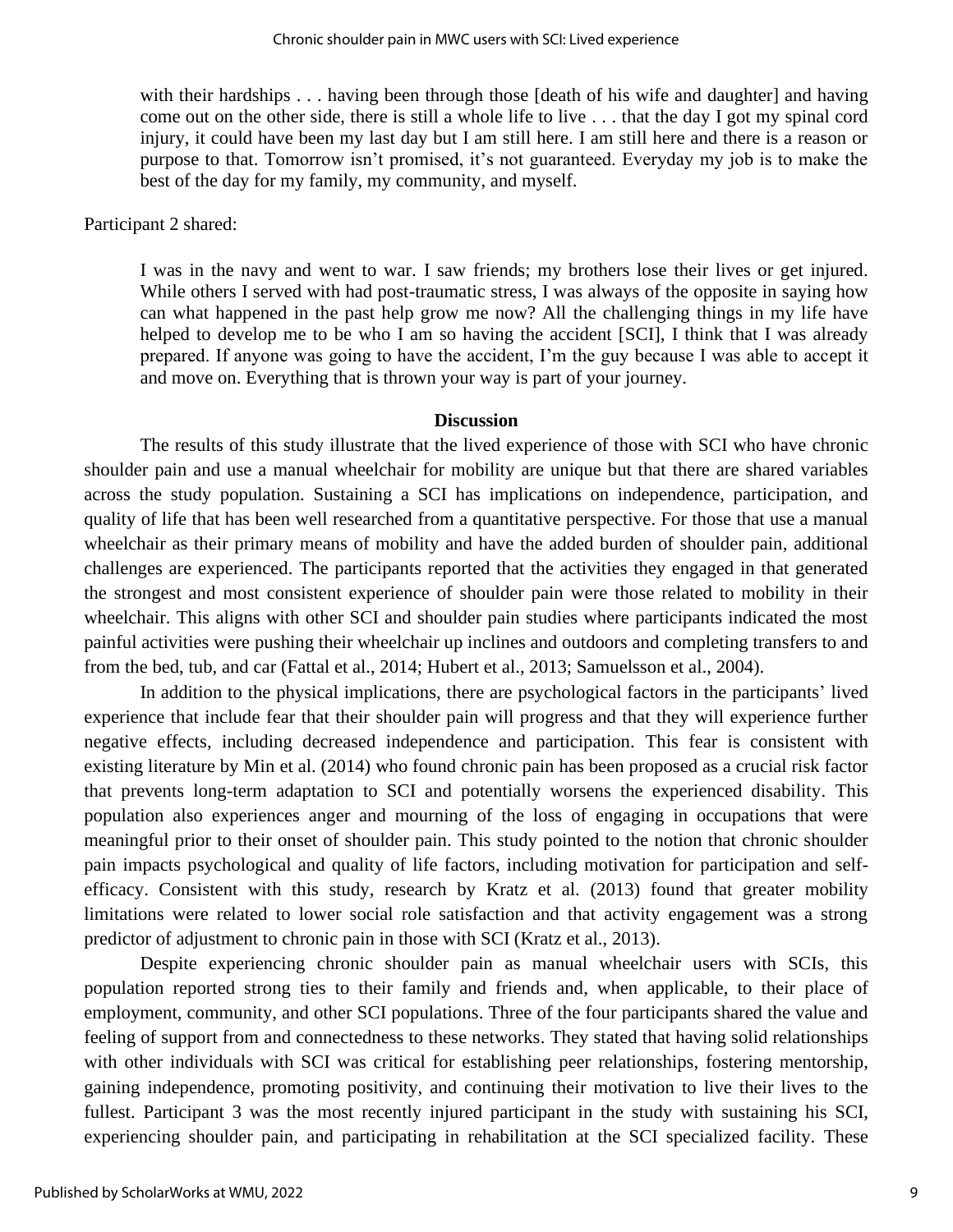factors likely contributed to him feeling less connected to his community and the SCI population and possibly led to his prominent experiences of anger and frustration in comparison to other study participants.

Lastly, this research brought to light the concept of resilience and its presence in this population. Resilience is the ability to adapt effectively when presented with a challenge, and one requirement for resilience is that a person must have experienced and overcome difficult situations in the past. In line with resilience research by Guest et al. (2015), those with SCI who show high levels of resilience were able to appraise their life positively, see there was a second chance at life, and overcome or positively take on additional challenges, such as shoulder pain. All of the participants in this study expressed that they overcame many obstacles, shared feelings of hope and optimism for the future, had resiliency embedded in their mottos, and felt that their life had meaning and purpose despite their SCI, challenges resulting from their shoulder pain, and the uncertainties ahead.

#### **Implications for Occupational Therapy**

This study improves our understanding of the lived experience of individuals with SCI and shoulder pain who use a manual wheelchair as their primary means of mobility. In this population, there is a strong sense of pride associated with being independent and a fear that shoulder pain will increase and negatively impact participation, independence, and quality of life in the future. This population also experiences positive outcomes from having a strong support network, including a network with other SCI individuals, and the presence of resilience. Consistent with existing research of the SCI population, there is a strong desire to be as independent as possible when completing ADLs, IADLs, and mobility activities despite their pain experience (Kemp et al., 2011). Though some of the participants will report difficulties to family, friends, and their medical team, others may hide them because of pride, fear, anger, or a wish to not cause an additional burden. Occupational therapists can take the findings of this research and apply it to practice by ensuring that they help promote positive coping strategies to foster resilience, focus on supporting independence with ADLs, promote occupational engagement in social and leisure pursuits, enable peer support, and open communication with patients about shoulder pain. Finally, occupational therapists working with this population can work toward developing a proactive approach to preventing shoulder pain and its negative impacts on physical and psychosocial well-being. **Limitations**

While several methods were used to enhance the rigor of this study, there were limitations, including the inability to generalize the results. Study participants were recruited from a single urban outpatient rehabilitation facility, and the sample size was small, both of which limit the generalizability. The inability to generalize results is a common limitation of qualitative research studies where the goal is often to share a rich experience of the phenomenon being studied. The study was able to capture the lived experience of the participants and demonstrated that there are many shared elements among the participants. Though there are numerous studies that examine these components separately, this is the first to look at these characteristics collectively. To overcome these limitations, this study and its results should be used as a springboard for future studies with larger sample sizes and across other settings. **Conclusions**

Shoulder pain is a common complication in manual wheelchair users that is present in 37%–84% of the SCI population (Alm et al., 2008; Mulroy et al., 2011). The lived experience of shoulder pain was unique for each participant; however, there were numerous similarities present. Activities that caused the most pain for the participants in this study were pushing their manual wheelchair up ramps or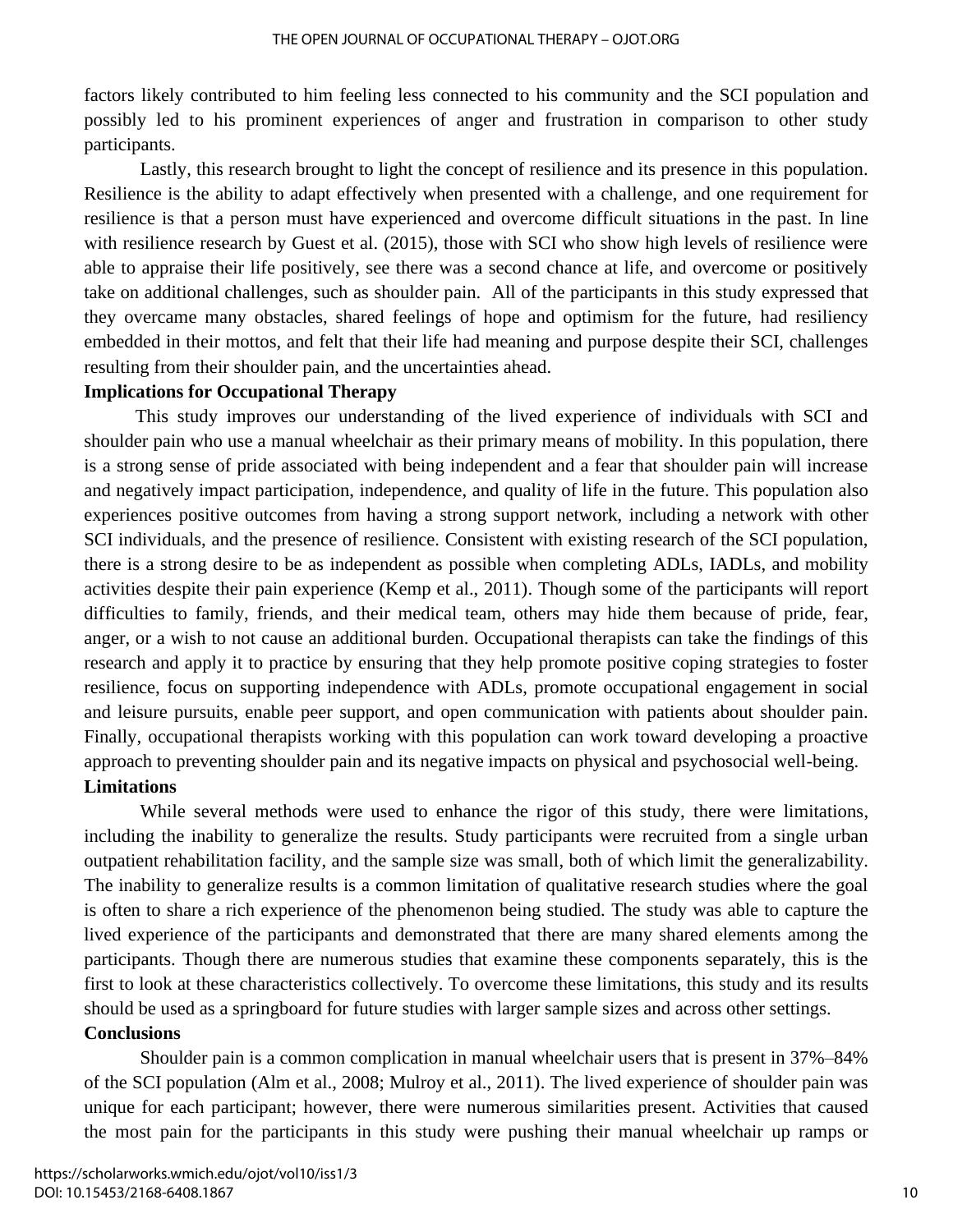outdoor inclines and pushing their manual wheelchair consecutively for 10 min or more, which are consistent with the SCI population. All of the participants expressed periods of fear about their shoulder pain progressing and possibly losing independence. In addition, they expressed mourning the loss of past enjoyable occupations that were limited or given up altogether because of their shoulder pain. The participants had intrinsic supports, such as a personal motto, and extrinsic supports, including family, friends, and others in the wheelchair community. Three of the four participants had strong ties to other wheelchair users with SCI, and these same participants had been active at the rehabilitation facility and injured longer than the remaining participant. The last participant, Participant 3, expressed more feelings of anger and less social ties than the other participants, which may suggest that greater time since injury and access to and support in a group of like peers may play a role in promoting a more positive lived experience for manual wheelchair users with shoulder pain. Despite experiencing chronic shoulder pain that impacted their occupational engagement, all of the participants shared their hope for the future and a strong sense of resilience. Having experienced hardships in the past and being able to overcome them, the participants demonstrated positive coping skills and quality of life. The results of this study point to the impact of shoulder pain in this population and suggest that promoting independence in meaningful occupations, enabling strong support networks with peers, and encouraging positive coping skills may foster a positive lived experience in this population.

#### **References**

- Akbar, M., Brunner, M., Balen, G., Grieser, T., Bruckner, T., Loew, M., & Raiss, P. (2011). A crosssectional study of demographic and morphologic features of rotator cuff disease in paraplegic patients. *Journal of Shoulder and Elbow Surgery*, *20*(7), 1108–1113. <https://doi.org/10.1016/j.jse.2011.03.021>
- Akbar, M., Brunner, M., Ewerbeck, V., Wiedenhofer, B., Grieser, T., Bruckner, T., Loew, M., & Raiss, P. (2015). Do overhead sports increase risk for rotator cuff tears in wheelchair users? *Archives of Physical Medicine and Rehabilitation*, *96*(3), 484–488.

<https://doi.org/10.1016/j.apmr.2014.09.032>

- Alm, M., Saraste, H., & Norrbrink, C. (2008). Shoulder pain in persons with thoracic spinal cord injury: Prevalence and characteristics. *Journal of Rehabilitation Medicine*, *40*, 227–283. <https://doi.org/10.2340/16501977-0173>
- Andresen, S., Biering-Sorensen, F., Hagen, E., Nielsen, J., Bach, F., & Finnerup, N. (2016). Pain, spasticity and quality of life in individuals with traumatic spinal cord injury in Denmark. *Spinal Cord*, 1–7. <https://doi.org/10.1038/sc.2016.46>
- Brose, S. W., Boninger, M. L., Fullerton, B., McCann, T., Collinger, J. L., Impink, B. G., & Dyson-Hudson, T. A. (2008). Shoulder ultrasound abnormalities, physical examination findings, and pain in manual wheelchair users with spinal cord injury. *Archives of Physical Medicine and Rehabilitation*, *89*, 2086–2093.

<https://doi.org/10.1016/j.apmr.2008.05.015>

- Creswell, J. W. (2003). *Research design: Quantitative and qualitative approaches* (2nd ed.). Sage Publications.
- Fattal, C., Coulet, B., Gelis, A., Rouays-Mabit, H., Verollet, C., Mauri, C., Ducros, J., & Teissier, J. (2014). Rotator cuff surgery in persons with spinal cord injury: Relevance of a

multidisciplinary approach. *Journal of Shoulder and Elbow Surgery*, *23*, 1263–1271. <https://doi.org/10.1016/j.jse.2014.01.011>

- Figoni, S. F. (2009). Overuse shoulder problems after spinal cord injury: A conceptual model of risk and protective factors. *Clinical Kinesiology: Journal of the American Kinesiotherapy Association*, *22*, 1–21.
- Guest, R., Craig, A., Perry, K., Tran, Y., Ephraums, C., Hales, A., Dezarnaulds, A., Crino, R., & Middleton, J. (2015). Resilience following spinal cord injury: A prospective controlled study investigating the influence of the provision of a group cognitive behavior therapy during inpatient rehabilitation. *Rehabilitation Psychology*, *60*(4), 311–321. <https://doi.org/10.1037/rep0000052>
- Hastings, J., & Goldstein, B. (2004). Paraplegia and the shoulder. *Physical Medicine and Rehabilitation Clinics of North America*, *15*, 699–718. <https://doi.org/10.1016/j.pmr.2003.12.005>
- Hubert, G., Tousignany, M., Routhier, F., Cirruveau, H., & Champagne, N. (2013). Effect of service dogs on manual wheelchair users with spinal cord injury: A pilot study. *Journal of Rehabilitation Research & Development*, *50*(3), 341–350. <https://doi.org/10.1682/jrrd.2011.07.0124>
- Kemp, B. J., Bateham, A. L., Mulroy, S. J., Thompson, L., Adkins, R. H., & Kahan, J. S. (2011). Effects of reduction in shoulder pain on quality of life and community activities among people living long-term with SCI paraplegia: A randomized controlled trial. *The Journal of Spinal Cord Medicine*, *34*(3), 278–284. [https://doi.org/10.1179/107902611x1297244872](https://doi.org/10.1179/107902611x12972448729486) [9486](https://doi.org/10.1179/107902611x12972448729486)
- Kratz, A. L., Hirsh, A. T., Ehde, D. M., & Jensen, M. P. (2013). Acceptance of pain in neurological disorders: Associations with functioning and psychosocial well-being. *Rehabilitation*